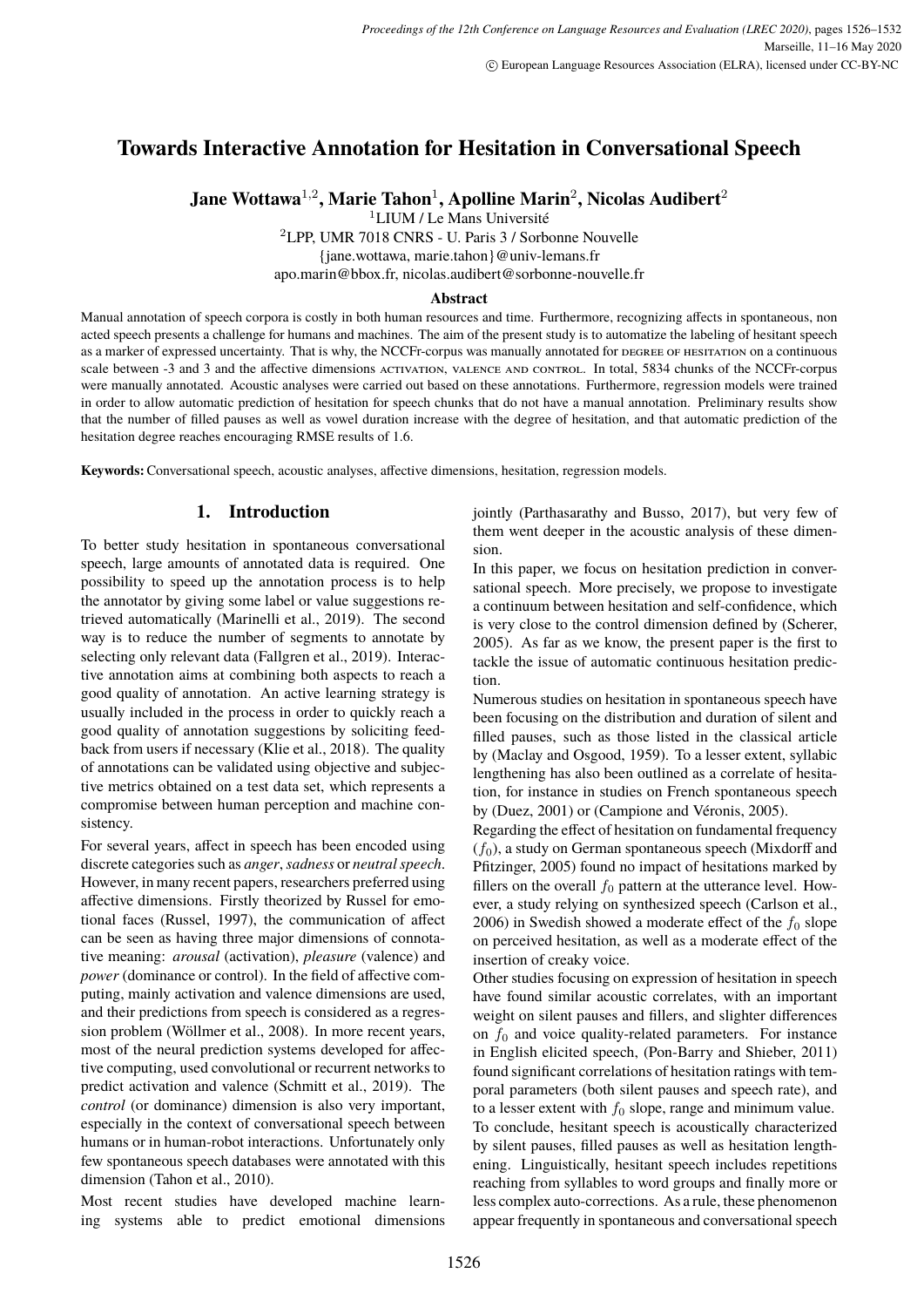whereas they are quite rare in prepared and read speech. In French, native speakers produce filled pauses usually as *euh*  $([\alpha] \text{ or } [\emptyset])$  [\(Campione and Véronis, 2005; Vasilescu et al.,](#page-0-0) [2004\)](#page-0-0). Hesitation lengthening can either occur on filled pauses or function words. French function words counting at least two syllables, show hesitant lengthening usually on the last syllable. In a word chunk, more than one word can be affected by hesitant lengthening [\(Candea, 2000\)](#page-0-0).

In the following, the used speech resource is first described, followed by the applied annotation frame. Furthermore, acoustic analyses carried out on the annotated speech chunks with respect to hesitation are presented followed by the section about automatic hesitation prediction. The paper ends with some concluding remarks about the annotation frame and analyses.

# **2. Speech resource**

The corpus used in our study is the Nijmegen corpus of casual French (NCCFr) [\(Torreira et al., 2010\)](#page-0-0). The corpus comprises recordings of 46 French speakers living in the same geographic area and with similar educational backgrounds. Each recording contains conversations from two speakers. Conversation partners knew each other well and were recorded sitting at a table.

Every participant was equipped with a microphone and recorded separately from the other. Every mono-channel recording is about 90 min long. However, as both speakers sat at the same table, their respective microphones did not only capture their speech but also, at a lower intensity, the speech of their partners.

The recordings were manually transcribed according to the French orthography. The orthographic transcriptions have then been automatically aligned to the signal using a Kaldibased model developed at LIUM. For technical reasons, the recordings of 14 speakers were discarded. The following annotation frame was applied to the remaining 32 speakers.

## <span id="page-1-2"></span>**3. Segmentation and annotation frame**

This section presents the annotation frame which was applied to the speech productions of 32 speakers. All manual annotations were performed by the third author.

#### **3.1. Segmentation protocol**

The segmentation for the audio signal has been performed in two different steps. First, a manual segmentation was carried out on two minutes of each recording. Silent and filled pauses, false starts, word repetitions but also articulatory noises such as tongue clicks, lip licking or sharp inspirations were annotated.

In order to speed up the process, we decided to perform an automatic segmentation on the recordings. Silent pauses with a length superior to 200 ms were used as boundaries between speech chunks, using the phonetic transcription retrieved automatically.

#### **3.2. Annotation scheme**

The annotation frame was elaborated over time and adapted to the recordings. The recordings were annotated for DEgree of hesitation and affect (valence, arousal, control).

In order to address the degree of hesitation, a Likert scale was used reaching from -3 (self-confident) to +3 (very hesitant). This system allowed us to attribute a score to each speech chunk situated between two pauses even if no hesitation was perceived.

The *arousal* dimension refers to the intensity of the affect expressed by speech, it also refers to activation, or intensity dimensions. *Valence* refers to how positive or negative the subject feels [\(Pereira, 2000\)](#page-0-0). *Control* relates to the degree of dominance or sense of control over the expressed affect, and helps distinguish emotions initiated by the subject from those elicited by the environment. The last dimension is considered as a strong social cue during interactions between humans. In order to create a homogeneous annotation frame, the three features were also evaluated using a five level Likert scales reaching from -2 (extremely negative/passive/uncontrolled) to 2 (extremely positive/active/controlled). In this system, zero is supposed to represent neutral speech segments.

The perceptive and objective evaluation of affective dimensions is currently work in progress.

## **3.3. Corpus summary based on the annotation**

The distribution of chunk duration along the degree of hesitation is summarized in Table [1.](#page-1-0) In conversational speech, the neutral state is usually over represented. Surprisingly, we can observe that the degree of -1 reaches the highest number of chunks, even higher than the degree 0 which was supposed to be neutral. Based on this observation, we decided to create meta categories comprising *sure* (degree of hesitation: -3, -2), *neutral* (-1, 0) and *hesitant* (1, 2, 3). Moreover, we can notice that the mean chunk duration is the smallest for the -1 degree, and we will see in the next section (sec. [4.\)](#page-1-1), that this degree often behaves differently from the others.

| Degree of  | Duration (s) | Duration (s) | #chunks |
|------------|--------------|--------------|---------|
| Hesitation | mean         | <b>STD</b>   | (%      |
| $-3$       | 1.53         | 0.85         | 232     |
| $-2$       | 1.49         | 0.97         | 333     |
| $-1$       | 0.74         | 0.73         | 2474    |
| 0          | 1.42         | 1.22         | 1354    |
|            | 1.70         | 1.24         | 700     |
| 2          | 1.62         | 1.16         | 468     |
| 3          | 1.57         | 0.88         | 273     |
| Total      | 1.20         | 1.07         | 5834    |

<span id="page-1-0"></span>Table 1: Distribution of chunks for each degree of hesitation: mean and standard deviation (STD) of chunk duration and number of chunks. Only annotated chunks are summarized.

#### **4. Acoustic analyses**

<span id="page-1-1"></span>This section presents the acoustic analyses carried out on the manually annotated NCCFr-corpus. The analyses are specifically based on the annotation frame presented in Section [3.](#page-1-2)

A total of 232 acoustic features were derived from both symbolic information encoded in the forced alignment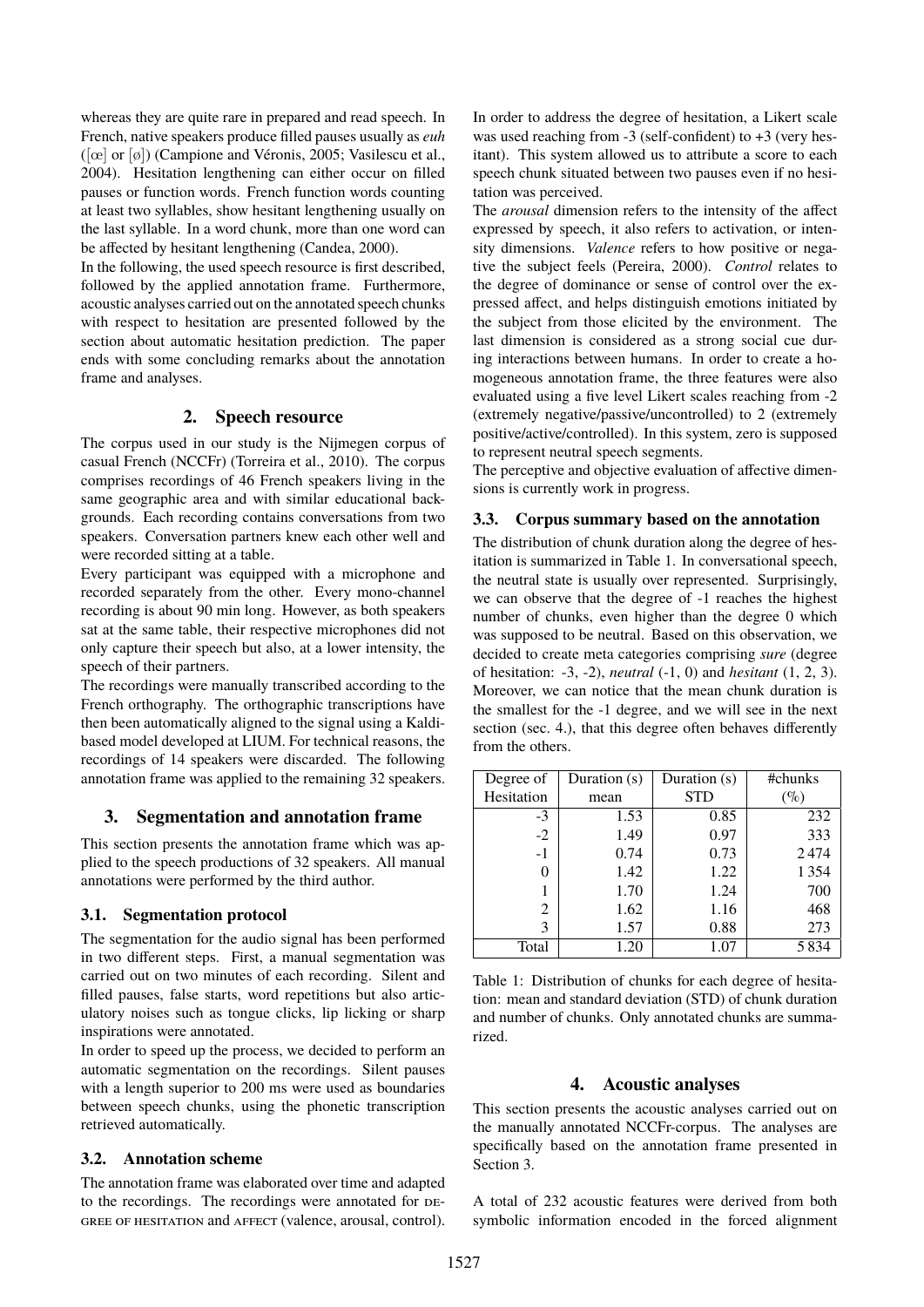output and acoustic analyzes obtained using custom Praat [\(Boersma and Weenink, 2019\)](#page-0-0) scripts. Measures of duration, fundamental frequency (hereafter  $f_0$ ), intensity relative to the mean level within each sound file, harmonicsto-noise ratio and zero-crossing rate were extracted, as well as frequencies of the first three formants for oral vowels. To enable their comparison between chunks with various segmental contents, formant values in Bark scale were converted to distances to centroids. Distances to centroids were computed both on the whole vocalic space of each speaker as a global measure of dispersion/centralization and relatively to the centroid of each vowel category as a measure of within-vowel variability, as in [\(Audibert et](#page-0-0) [al., 2015\)](#page-0-0). To get features relative to each chunk, analyzes were first carried out at the phone level before computing descriptive statistics for all phones included in a chunk. Raw and relative counts were computed for symbolic information (phones identity and phonological features). For numeric values, the mean, standard deviation, median, and a set of percentiles (5%, 25%, 75% and 95%) as well as the minimum and maximum values were computed on the distribution of values over each chunk, for all phones and separately for vowels and consonants. In addition to those descriptive statistics, measures taking the time dimension into account were computed: slope of the regression over time on the whole chunk, relative value of the first and last phone, and relative time of the minimum and maximum value. For duration values, nPVI values [\(Grabe and Low,](#page-0-0) [2002\)](#page-0-0) were also computed as a measure of local rhythmic variation.

In the following, the number of filled pauses according to degree of hesitation, mean vowel duration per chunk according to degree of hesitation,  $f_0$  of the last vowel according to degree of hesitation, and the length of silent pauses according to the degree of hesitation of the following speech chunk are presented.

## **4.1. Occurrences of filled pauses**

The presence of filled pauses is known to be linked to hesitation in speech. In French, filled pauses are usually uttered as *euh* [œ] or [ø]. For each degree of hesitation, all *euh* were extracted. A ratio of the number of *euh* occurrences by chunk was calculated for each degree of hesitation. Figure [1](#page-2-0) summarizes the results. The number of *euh* per chunk increases the more hesitant the speech becomes, reaching from 0.07 to 5.6 on the extreme ends of the Likert scale.

Table [2](#page-2-1) summarizes filled pauses duration according to degree of hesitation. For the -3 degree, only one occurrence of *euh* was present in our data that is why no standard deviation was calculated. Overall, the duration of filled pauses increases once speech was annotated as hesitant *i.e.*, the degrees of 1 up to 3. The duration seems similar for the degrees of -3 up to 0.

Both the number of occurrences as well as the duration of filled pauses seem to qualify hesitant speech. In our data, hesitant speech chunks present more and longer filled pauses than do the speech chunks rated as sure or neutral.



Figure 1: Normalized occurrences of *euh* according to hesitation degree. (green: sure, blue: neutral, orange: hesitant).

<span id="page-2-0"></span>

| Duration of euh (s) |             |  |
|---------------------|-------------|--|
| mean                | <b>STD</b>  |  |
| 0.18                | not defined |  |
| 0.14                | 0.06        |  |
| 0.16                | 0.10        |  |
| 0.14                | 0.08        |  |
| 0.20                | 0.11        |  |
| 0.27                | 0.13        |  |
| 0.47                | 0.26        |  |
| 0.27                | 0.19        |  |
|                     |             |  |

<span id="page-2-1"></span>Table 2: Mean duration of filled pauses according to degree of hesitation. (-3/-2: sure, -1/0: neutral, 1/2/3: hesitant).

#### **4.2. Articulation rate**

Articulation rate is linked to the degree of hesitation. Hesitation in speech is known to be linked to verbal planning that can influence both lexical choices and syntactic planning. Other than the anticipation of linguistic elements, hesitation might be provoked by uncertainty of the communicated content. In both cases, linguistic planning and uncertainty, articulation rate decreases.



<span id="page-2-2"></span>Figure 2: Articulation rate according to hesitation degree. Each set of points connected by lines represent a participant. (green: sure, blue: neutral, orange: hesitant)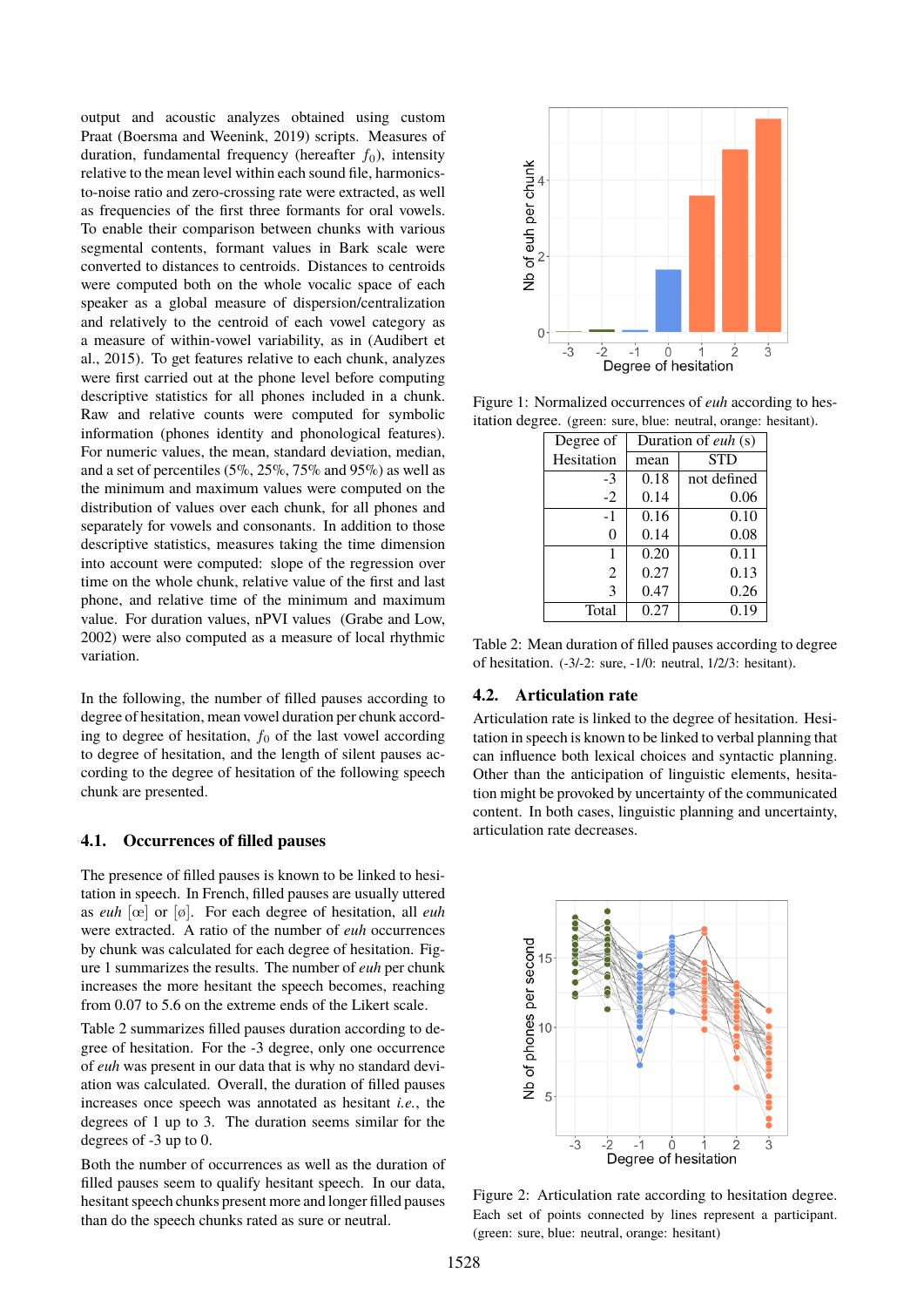An ANOVA with the within-subjects factor Degree of hesitation indicated that participants produce statistically different articulation rates for the seven degrees of hesitation  $(F_{(6, 176)} = 93.3, p < .001)$ . Figure [2](#page-2-2) represents this result. Globally, articulation rate decreases the more the degree of hesitation increases. However, the -1 degree stands out in comparison with its environment. Articulation rate is globally lower than for the degrees -2 and 0. Global analyses (*i.e.*, Table [1\)](#page-1-0) showed, that, compared to the other degrees, the -1 degree contains very short chunks which could explain the lower articulation rate. Shorter chunks contain less phonemes and are more likely to be interrupted by longer silent pauses. Both factors lead to a decreased articulation rate.

#### **4.3. Vowel duration**

Syllable lengthening is a strategy which allow to avoid filled or silent pauses. In French, syllable lengthening is achieved by producing longer vowels, especially in the final syllables of polysyllabic words. The mean vowel duration per chunk according to hesitation degree was analyzed. The results of an ANOVA with the within-subjects factor Degree of Hesitation was run and indicated that the mean vowel duration per chunk varies for all speakers across all seven degrees of hesitation ( $F_{(6, 176)} = 84.1, p < .001$ ). Figure [3](#page-3-0) illustrates this result. The figure shows a general increase of mean vowel duration with increasing hesitation. This trend was globally observed for all speakers.

Furthermore, Vowel duration and Articulation rate are negatively correlated ( $r = -0.65$ ). The longer the vowels, the slower the articulation rate. This result was expected as an increased vowel duration slows down the number of phones uttered per second.



<span id="page-3-0"></span>Figure 3: Mean vowel duration according to hesitation degree. Each set of points connected by lines represent a participant. (green: sure, blue: neutral, orange: hesitant)

#### **4.4.**  $f_0$  of the last vowel in a chunk

The fundamental frequency can inform us about melody changes in speech. French is a syllabic language which marks focus rather by word order and lexical choices than melody. However, melody changes might be present at the end of utterances. That is why analyses of the  $f_0$  on the last vowel of the chunks were carried out.

ANOVA with the within-subjects factor  $f_0$  of the last vowel in a chunk revealed that participants differ their  $f_0$  according to the degree of hesitation individually  $(F_{(6, 172)} = 15.7, p < .001)$ . Figure [4](#page-3-1) illustrates this result where two distinct ensembles can be observed. As the  $f_0$  is strongly influenced by gender, the lower graphs, situated between 90 and 150 Hz, belong probably to the male speakers of the data set whereas the upper graphs, situated between 150 and 300 Hz, belong to the female speakers. Both gender groups show a similar  $f_0$  pattern across the different degrees of hesitation. In French, hesitant speech seems to be linked to a lowering of the  $f_0$ , compared to neutral and certain speech.

Automatic (as well as manual)  $f_0$  extraction can lead to erroneous values which could explain the outliers present in Figure [4](#page-3-1) located at the 2 and 3 degrees.



<span id="page-3-1"></span>Figure 4: Mean  $f_0$  of the last vowel of the chunk according to hesitation degree. Each set of points connected by lines represent a participant. (green: sure, blue: neutral, orange: hesitant)

#### **4.5. Duration of silent pauses**

Furthermore, the duration of the silent pauses preceding the chunks were analyzed in order to identify whether the length of silent pauses predicts the degree of hesitation of the following chunk. The analyses remained inconclusive. The duration of pauses does not seem to be linked to the degree of hesitation of the following chunk.

The acoustic analyses have shown that hesitant speech is linked to an increased number of filled pauses, a decrease in articulation rate which is correlated to an increasing vowel duration and a lowering of  $f_0$  on the last vowel of speech chunks. However, analyses of all speakers pooled were not conclusive for the acoustic analyses of Articulation rate, Vowel duration, and  $f_0$  of the last vowel in a chunk. These results indicate that speakers have individual strategies to express hesitation. Their strategies depend, among other things, on their individual articulation rate, vowel duration and  $f_0$ . That is why acoustic analyses for hesitant speech rarely show robust results that account for whole speaker groups.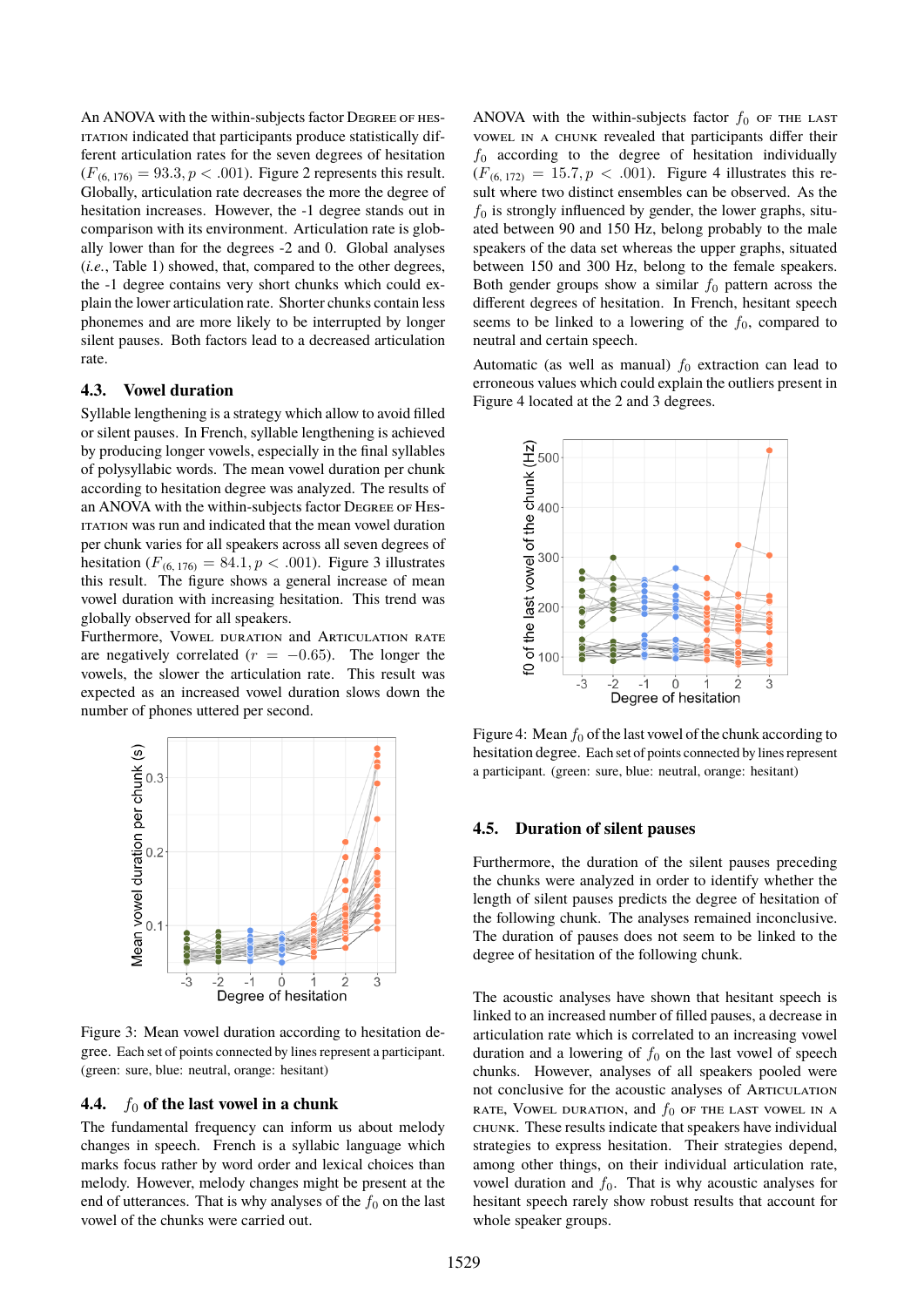## **5. Automatic prediction of hesitation**

Our global objective is to develop an interactive annotation protocol using active learning (AL) for a better automatic annotation of the whole corpus. In order to achieve this aim, we propose preliminary experiments on automatic prediction of the degree of hesitation. This task can be seen as a regression problem, and in the following, different regressive models will be evaluated.

## **5.1. Protocol description**

A selection function, which is included in the AL process, has to select the instances that are likely to improve the model's performances. Usually the selection function relies on probability or uncertainty of the prediction. Because not all regressive models do generate interpretable probability output functions, we decided to use the Query By Committee (QBC) protocol [\(Settles, 2009\)](#page-0-0). In this protocol, different regressive models are considered: when results are consistent across models (*i.e.*, low standard deviation), we believe that the prediction is robust.

In this paper, we do not present the final AL results, but preliminary results on hesitation prediction. We have tested six different regressive models (section [5.2.\)](#page-4-0), with two different feature sets (section [5.3.\)](#page-4-1).

Our data is split in 3 subsets as summarized in Table [3:](#page-4-2) two training sets and a test set. A large and a small training set were defined in order to estimate the impact of data quantity. Each train set is split randomly into a sub-training set (80%) and a development set (20%). The development set is used for parameter optimization and feature selection.

- *testSet*: 10 first minutes of 2 speakers (1M, 1F),
- *SmallSet*: 2 first minutes of 30 speakers,
- *LargeSet*: 10 first minutes of 30 speakers.

This partition ensures us to be speaker-independent in the evaluation of our models.

| Subset          | Train | Dev  | TotTrain | <b>Test</b> |
|-----------------|-------|------|----------|-------------|
| <i>SmallSet</i> | 892   | 224  | 1116     | 360         |
| LargeSet        | 4379  | 1095 | 5474     | 360         |

<span id="page-4-2"></span>Table 3: Number of chunks of each train and test sets.

#### <span id="page-4-0"></span>**5.2. Regression models**

Six different regression models are explored: three Support Vector Machines for Regression (SVR) with different kernels (gaussian, polynomial and linear), a classical linear regression (LinReg), Lasso, and Ridge regression algorithms. SVM are known to be a robust approach for affective state modeling, providing that parameter optimization is systematically done. Linear regression is one of the most simple algorithms for regression tasks, it has the advantage of being fast and parameter free. The inconvenient is that the algorithm includes all features at the same level which leads to overfitting. Ridge and Lasso regression are powerful techniques generally used for creating parsimonious models in the presence of a large number of features, consequently they avoid overfitting. Both of them are also regularization techniques since they penalize features while minimizing the error between predicted and actual labels. Lasso uses a L1 regularization, while Ridge uses L2 regularization. Consequently Lasso and Ridge can also be used as feature ranking approaches.

We know that Neural Networks are state of the art models. however such architectures are not convenient for our task: they require a lot of data, take a long time to run efficient models, and model adaptations (using transfer learning approaches) also require a big amount of data.

Our regression problem aims at predicting isolated and independent values for each speech segment. Therefore, metrics including correlation are not appropriate (*e.g.* correlation coefficient, concordance correlation coefficient). The metric that best fits with our problem is the root mean square error defined as the average squared difference between target  $(y_k)$  and predicted  $(y_k)$  values of segment k over all segments (see equation [1\)](#page-4-3).

<span id="page-4-3"></span>RMSE = 
$$
\sum_{k=1}^{N} (\hat{y}_k - y_k)^2
$$
 (1)

#### <span id="page-4-1"></span>**5.3. Acoustic feature and feature selection**

In this first study on hesitation, we decided to train our models on acoustic features only. Two sets are investigated:

- *acousFeat*: a 232 acoustic feature set described in [4.](#page-1-1)
- *melFeat*:  $4 \times 20$  cepstral values per segment: 20 cepstral coefficients (MFCCs) are extracted at the frame level (nfft=512 and step=128). Mean and relative standard deviations (std/mean) are computed at the segment level on MFCCs and their first derivative ∆MFCCs.

Articulation rate has not been included in *acousFeat* because of its high correlation with vowel duration.

All features were normalized on the subset (train, development or test) so that the mean is 0 and the standard deviation is 1. We first trained regressive models separately with the whole set. This process allowed us to a) optimize model parameters for the given task and b) select acoustic features using a forward feature selection approach [\(Tahon et al.,](#page-0-0) [2018\)](#page-0-0). Then parameters were optimized again using the selected feature set.

The automatic feature selection processed on *acousFeat* allowed to retrieve the prosodic features analyzed in section [4..](#page-1-1) At the chunk level, among the mostly selected features (6 models  $\times$  2 data sets Small and Large), we found the following features (with their selection frequency):

- maximum vowel duration (10), mean duration of the first phone  $(7)$ ,
- amount of phonemes:  $[\emptyset]$  and  $[\emptyset]$  (10)
- $f_0$  of the last vowel (3)
- harmonic-to-noise maximum ratio on vowels (4)
- fusion  $(10)$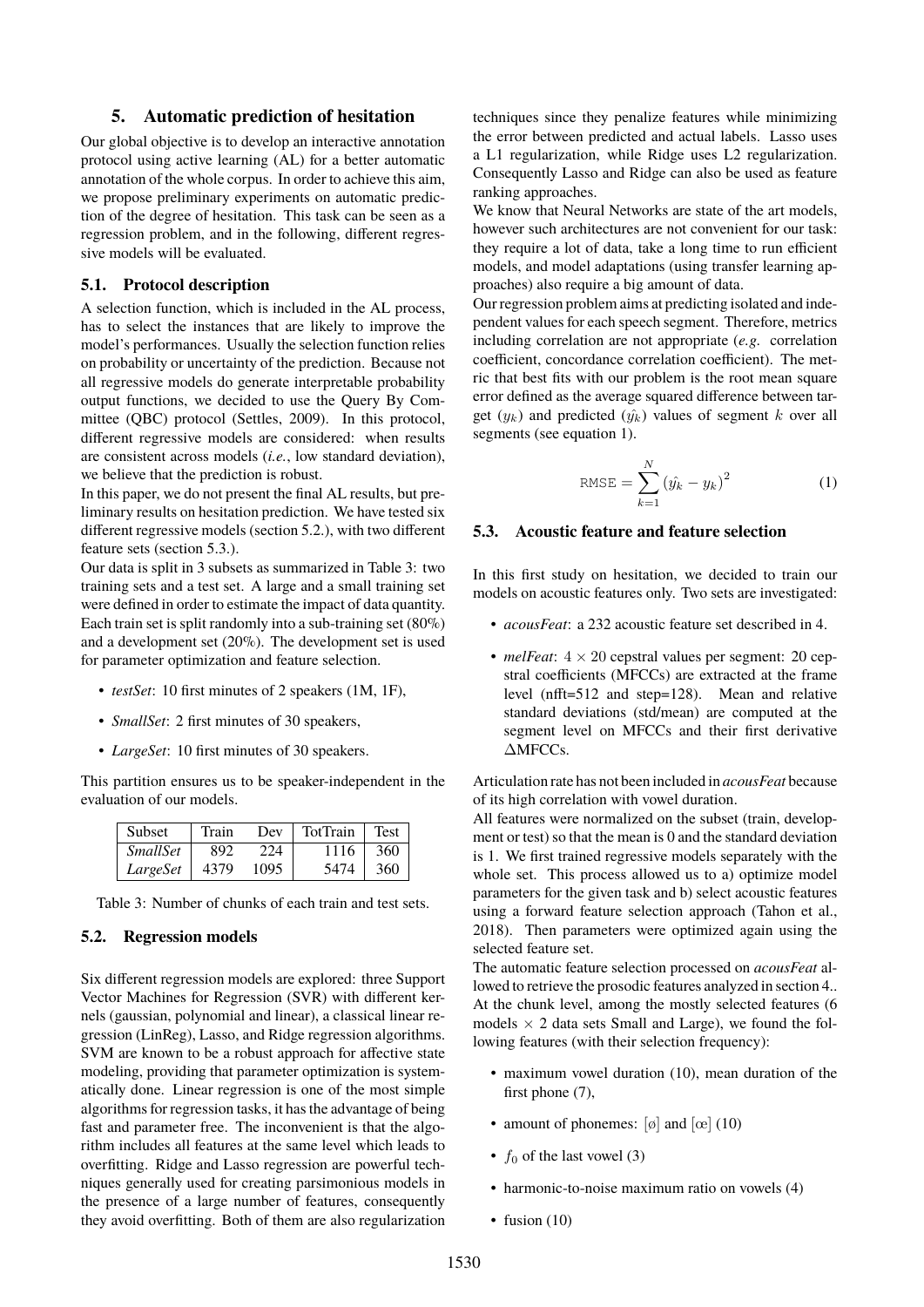The last fusion parameter is very interesting. The feature is directly linked to the segmentation process. Indeed, we created this parameter to identify chunks for which manual and automatic segmentation differed. fusion=1 means that there were two manual chunks for only one automatic chunk. The authors are aware that this feature can not be extracted directly from the signal. But its high rank among the selected features shows that human perception has a great impact on the automatic segmentation of hesitation chunks.

# **5.4. Results**

| Model       | SmallSet |             | LargeSet |             |
|-------------|----------|-------------|----------|-------------|
|             | Dev      | <b>Test</b> | Dev      | <b>Test</b> |
| svr-rbf     | 0.87     | 1.55        | 0.87     | 1.58        |
| svr-poly    | 1.49     | 2.41        | 1.85     | 2.37        |
| svr-lin     | 0.96     | 1.64        | 1.00     | 1.69        |
| lin-reg     | 0.92     | 1.68        | 1.02     | 1.77        |
| lasso       | 1.17     | 1.64        | 1.17     | 1.67        |
| ridge       | 0.94     | 1.62        | 1.03     | 1.75        |
| uQBC        |          | 1.64        |          | 1.68        |
| <b>wQBC</b> |          | 1.62        |          | 1.67        |

<span id="page-5-0"></span>Table 4: Automatic prediction of hesitation with optimized parameters and *acousFeat* selected features. RMSE obtained for each regressive model on both development and test sets. RMSE obtained using the Query By Committee unweighted (uQBC) and weighted (wQBC) methods.

Table [4](#page-5-0) summarizes the RMSE scores obtained on both sets development and test separating the results obtained on the *SmallSet* (2 min) and the *LargeSet* (10 min). The reader should be aware that the results obtained on the development set are speaker dependent, while the results on the test set are speaker independent. This assumption could explain the huge drop in performance between development and test sets.

The values obtained on *melFeat* are much lower – when the six models are trained on the *SmallSet*, we found an average RMSE of 1.37 over the development set – than the ones obtained using *acousFeat* (average RMSE is 1.06). That is why, only regression results obtained with *acousFeat* are reported in Table [4.](#page-5-0)

The Query By Committee value is also given as the mean value over the 6 predicted values per chunk. The mean is either unweighted (uQBC) or weighted (wQBC). Weights are given by the inverse performances reached by models on the development test: a good performance (a low RMSE value) leads to a high weight. As expected, wQBC seems to be a better way to merge model predictions.

The best model is svr-rbf, while the least efficient is svrpoly, reminding us that svr kernels must be carefully chosen according to the task and data. Lasso models are also interesting as the poor score obtained on dev (1.17/1.17) has not a huge impact on test (1.64/1.67). Interestingly, the common idea that more data leads to better performances is not validated in our study. Performances are lower on the *LargeSet* (wQBC = 1.67) than on the *SmallSet* (wQBC = 1.62). Which means that with additional data come not only potentially new examples that the models can learn but also more noise. We hypothesize that this noise might be linked the heterogeneity of the annotations across speakers and time.

These results underline that selecting the chunks that should be annotated could help to improve modeling the degree of hesitation.

# **6. Conclusions and discussion**

The present paper presented preliminary results on the segmentation and annotation performed on the NCCFr corpus in order to develop an interactive annotation protocol.

Segmentation was achieved through manual annotation of silent and filled pauses and articulatory noise of the first two minutes of 32 speakers' recordings. Based on this first segmentation, the recordings were then automatically segmented and aligned on a phoneme level.

The annotations of the corpus consisted in the manual attribution of a degree of hesitation to each speech chunk situated between silent pauses as well as the annotation of affective dimensions (activation, valence, control). A total of 5834 chunks were manually annotated.

Acoustic analyses indicated that speech with a high hesitation score contains a larger number of filled pauses, has a lower speech rate, longer vowel duration and a relatively low  $f_0$  on the last vowel of a chunk. However, speakers have individual strategies to achieve these tendencies. Values obtained for the whole speaker group are not conclusive. Every speaker has an individual speaking style, hesitation can be expressed only in function of this individual speaking style. Thus all adaptations of the speaking styles to different degrees of hesitation are individual as well and cannot be summed up as a group mean. However, the tendencies of the individual changes remain similar across the group.

The data suggests that the annotator based her attribution of the degree of hesitation on the number of filled pauses present in the speakers' speech. Filled pauses are commonly associated with hesitant speech. This result is not surprising but could explain certain biases in the data set. That is why we are currently collecting further manual annotations from a pool of annotators in order to reduce individual annotation biases for chosen segments of the data.

With respect to the regression models, it is possible to predict a degree of hesitation. We have shown that prosodic features such as vowel duration,  $f_0$ , and articulation rate characterize the degree of hesitation.

This study validates the relevance of a new affective dimension which extremes are certain and extremely hesitant.

In our case, regression models for hesitation prediction do not benefit from the addition of more annotated data as noise and inconsistencies increase with a larger amount of data. Therefore there is room for improvement in the selection of relevant chunks that should be annotated, then included in the training process. In future work, we plan to study different strategies for active learning in the context of the development of interactive annotation tools.

Our current analyses of the corpus do not take into account the interactivity of our speakers. Throughout all analyses, speakers were considered independently from each other. In future work, we would like to analyze their interaction and the interplay of their interaction and the degree of hesitation attributed to their respective speech chunks.